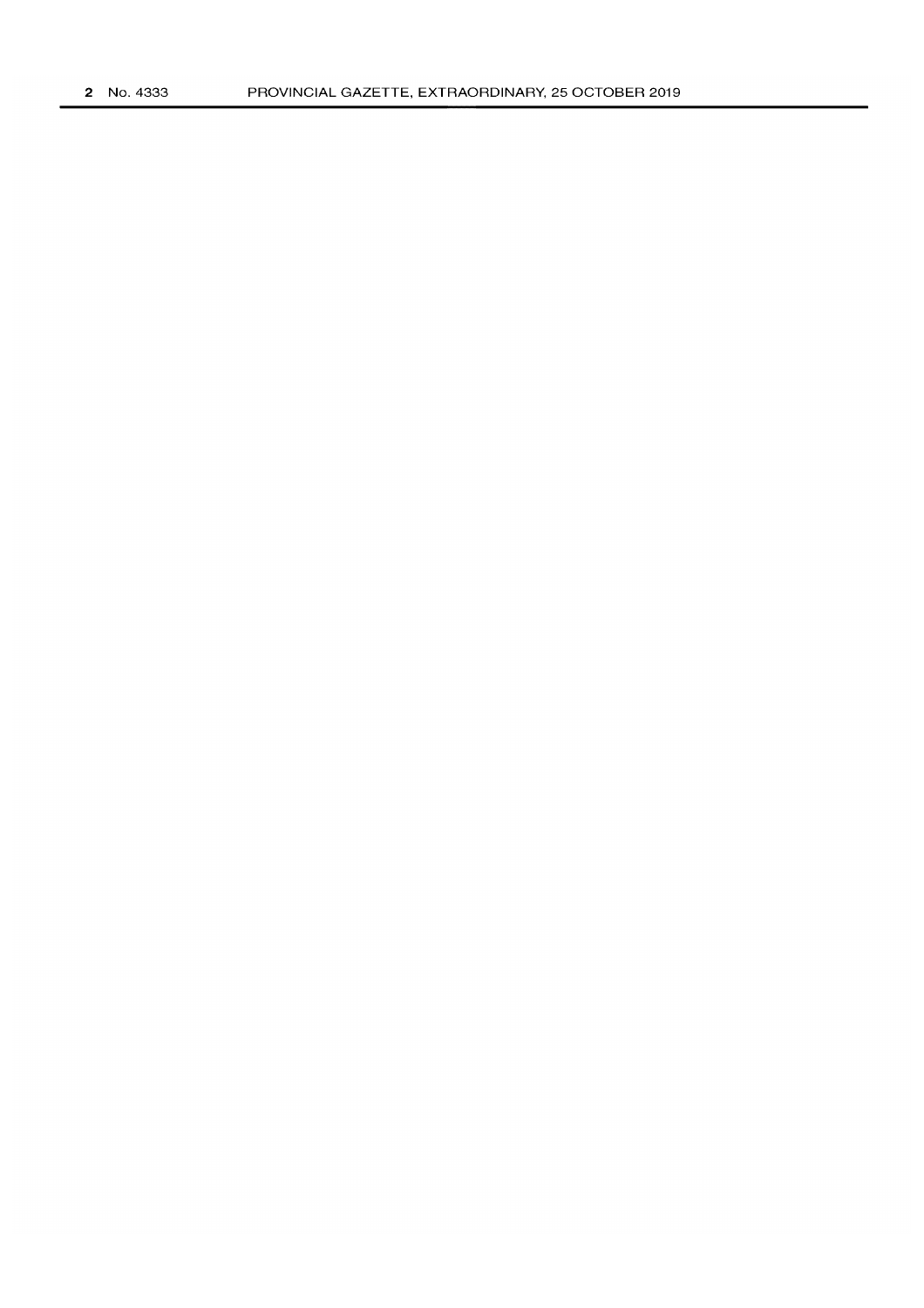# **CONTENTS**

|            |                                                                                                       | Gazette<br>No. | Page<br>No. |
|------------|-------------------------------------------------------------------------------------------------------|----------------|-------------|
|            | LOCAL AUTHORITY NOTICES • PLAASLIKE OWERHEIDS KENNISGEWINGS                                           |                |             |
| 264<br>265 | Eastern Cape Liquor Act (10/2003): Notice of lodgement of applications for transfer of certificate of | 4333           |             |
|            |                                                                                                       | 4333           |             |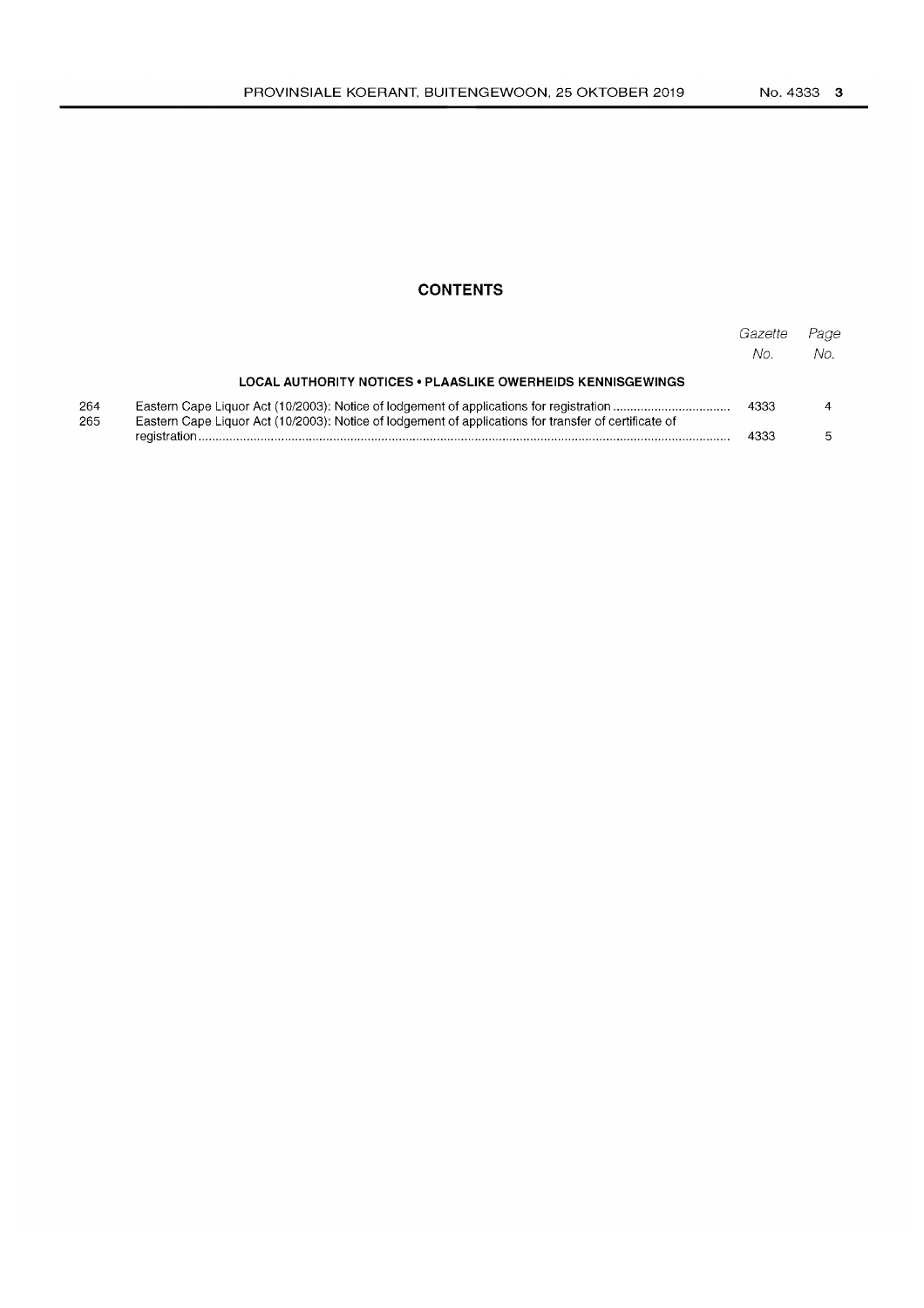# LOCAL AUTHORITY NOTICES • PLAASLIKE OWERHEIDS KENNISGEWINGS

### LOCAL AUTHORITY NOTICE 264 OF 2019

1. CM3 (Reg 4 (1)

# EASTERN CAPE LIQUOR ACT, 2003 (Act No. 10 of 2003) NOTICE OF LODGEMENT OF APPLICATIONS FOR REGISTRATION

Notice is hereby given that the applications for registration, particulars of which appear in the Schedule hereunder, have been lodged with the Board.<br>Interested parties may, free of charge, inspect any application which a this notice, lodge with the Board written representations in support of, or written objections. LERATO RADIKOANYANA<br>EASTERN CAPE LIQUOR BOARD<br>24 October 2019

 $\overline{\phantom{a}}$ 

| $\overline{\mathbf{3}}$<br>$\mathbf{2}$ |                   |                                                      |                                            |                                      | 5                                                                                                                                                            |  |
|-----------------------------------------|-------------------|------------------------------------------------------|--------------------------------------------|--------------------------------------|--------------------------------------------------------------------------------------------------------------------------------------------------------------|--|
| <b>Application Number</b>               |                   | Name and number of<br>Ward                           | <b>Kind of registration</b><br>applied for | 4<br>Kind of<br>liquor to be<br>sold | Name under which business is to be<br>conducted and particulars of the erf,<br>street or farm                                                                |  |
| 1.                                      |                   | Ward 25 Mnquma Local                                 |                                            | All kinds                            | Ziyabuya Tavern, Mchothama<br>Administrative Area, Ndoqa Location,                                                                                           |  |
|                                         | REF6904156062082  | Municipality                                         | On & Off Consumption                       |                                      | Centane, 4980                                                                                                                                                |  |
| 2.                                      | REF7310215627080  | Ward 13 Makana Local<br>Municipality                 | On & Off Consumption                       | All kinds                            | Enigma Tavern, 10321 Nkebeza Kolisi<br>Street, Vukani Location, Grahamstown,<br>6131                                                                         |  |
| 3.                                      | REF6807085856088  | Ward 41 Nelson Mandela<br>Metropolitan Municipality  | On & Off Consumption                       | All kinds                            | Kwa DV's Tavern, Erf 09609, No. 15<br>Kabende Street, Joe Slovo, Port Elizabeth,<br>6001                                                                     |  |
| 4.                                      | REF6905215763081  | Ward 33 Nelson Mandela<br>Metropolitan Municipality  | On & Off Consumption                       | All kinds                            | Epalini's Place, 21145 Madwarha Street.<br>Govan Mbeki, Port Elizabeth, 6001                                                                                 |  |
| 5.                                      | REF7302095412089  | Ward 45 Buffalo City<br>Metropolitan Municipality    | On & Off Consumption                       | All kinds                            | Ellen's Tavern, 10402 Tshabo Location,<br>Block 1, Berlin, 5660                                                                                              |  |
| 6.                                      |                   | Ward 58 Nelson Mandela                               | Off Consumption                            | All kinds                            | Boxer Superliquors - Motherwell, Erf 24581,<br>24584 And Remainder Erf 24583, Corner<br>Tyinira Street and Nyara Street, Motherwell,<br>Port Elizabeth, 6001 |  |
| 7.                                      | REF1988/002548/07 | Metropolitan Municipality<br>Ward 14 Matatiele Local | On & Off Consumption                       | All kinds                            | Sbudah Tavern, Thaba Chicha<br>Administrative Area, Matatiele, 4730                                                                                          |  |
| 8.                                      | REF8510205709082  | Municipality<br>Ward 8 Intsika Yethu                 |                                            | All kinds                            | Tsomo Rest Inn, Erf 102, Stand Street,<br>Tsomo Extension, Tsomo, 5400                                                                                       |  |
| 9.                                      | REF7312315614083  | Local Municipality<br>Ward 1 Matatiele Local         | On & Off Consumption                       | All kinds                            | Ubilo Trading, Erf 162 Maluti Township,<br>Maluti, 4740                                                                                                      |  |
| 10                                      | REF7012210621080  | Municipality<br>Ward 25 Nyandeni Local               | On & Off Consumption                       | Ail kinds                            | Phindamzala Tavern, Mamolweni Location,                                                                                                                      |  |
| 11.                                     | REF5707075247085  | Municipality<br>Ward 50 Buffalo City                 | On & Off Consumption                       | All kinds                            | Nggeleni, 5410<br>The Chopping Block, Portion 1, Farm 742,                                                                                                   |  |
| 12.                                     | REF2006/118847/23 | Metropolitan Municipality<br>Ward 17 Sengu Local     | On Consumption                             | All kinds                            | Kwelera, East London, 5201<br>Voyisana Tavern, Voyizana Village,                                                                                             |  |
| 13.                                     | REF5902040863088  | Municipality<br>Ward 21 Ingquza Hill                 | On & Off Consumption                       | All kinds                            | Sterkspruit, 9762<br>One Stop Tavern, Mcobothini Location,<br>Dubana Administrative Area, Lusikisiki,                                                        |  |
| 14.                                     | REF8502035911087  | Local Municipality                                   | On & Off Consumption                       | All kinds                            | 4820<br>Magnificent Mile Trading 156 (Pty) Limited,                                                                                                          |  |
|                                         | REF2003/021051/07 | Ward 7 Nelson Mandela<br>Metropolitan Municipality   | On & Off Consumption                       |                                      | 4 <sup>th</sup> Avenue, Newton Park, Port Elizabeth,<br>6001                                                                                                 |  |
| 15.                                     | REF2017/197392/07 | Ward 4 Nelson Mandela<br>Metropolitan Municipality   | Off Consumption                            | All kinds                            | Cibo Take Aways, Erf 11875, 15 Mkata<br>Peter Street, Walmer Link, Port Elizabeth,<br>6001                                                                   |  |
| 16.                                     | REF7803135136083  | Ward 29 Nelson Mandela<br>Metropolitan Municipality  | Off Consumption                            | All kinds                            | Biza's Place, No. 1 Elft Close, Booysens<br>Park, Port Elizabeth, 6001                                                                                       |  |
| 17.                                     | REF8204075716084  | Ward 29 Nelson Mandela<br>Metropolitan Municipality  | Off Consumption                            | All kinds                            | Qunu Liquors, 13680 Qunu, Booysens Park,<br>Port Elizabeth, 6001                                                                                             |  |
| 18.                                     | REF7504235443086  | Ward 53 Nelson Mandela<br>Metropolitan Municipality  | On & Off Consumption                       | All kinds                            | Maswana's Tavern, 31599 Luzipho Street,<br>Ikamvelihle. Port Elizabeth. 6001                                                                                 |  |
| 19.                                     | REF5811020550088  | Ward 14 Nelson Mandela<br>Metropolitan Municipality  | On & Off Consumption                       | All kinds                            | Gents Club, 260 Connacher Street, New<br>Brighton, Port Elizabeth, 6001                                                                                      |  |
| 20.                                     | REF8503225136089  | Ward 3 Dr Beyers Naude<br>Local Municipality         | On & Off Consumption                       | All kinds                            | Underground Tavern, 34 Lotus Street,<br>Geluksdal. Graaff Reinet, 6280                                                                                       |  |
| 21.                                     | REF8312075703083  | Ward 5 Nyandeni Local<br>Municipality                | On & Off Consumption                       | All kinds                            | Sjava Bottle Store, Mthombe Administrative<br>Area, Libode, 5160                                                                                             |  |
| 22.                                     | REF7207170824084  | Ward 9 Ingquza Hill Local<br>Municipality            | On & Off Consumption                       | All kinds                            | Single Ladies Sport Bar, Siphageni<br>Administrative Area, Ndukudeni Location,<br>Flagstaff. 4810                                                            |  |
| 23.                                     | REF7409111131088  | Ward 9 Ingquza Hill Local<br>Municipality            | On & Off Consumption                       | All kinds                            | Amazizi Sport Bar, Sipaqeni Administrative<br>Area, Sigubudwini Location. Flagstaff, 4810                                                                    |  |
| 24.                                     | REF8111155585083  | <b>Buffalo City Metropolitan</b><br>Municipality     | Special Event                              | All kinds                            | Mdantsane Summer Reunion, 226 N.U. 13,<br>Mdantsane, 5219                                                                                                    |  |
| 25.                                     | REF2017/199130/07 | Kouga Local Municipality                             | Special Event                              | All kinds                            | Billy's Beach, Portion 236 of 745, Farm<br>Goed Geloof, St Francis Drive, St Francis<br>Bay, 6300                                                            |  |